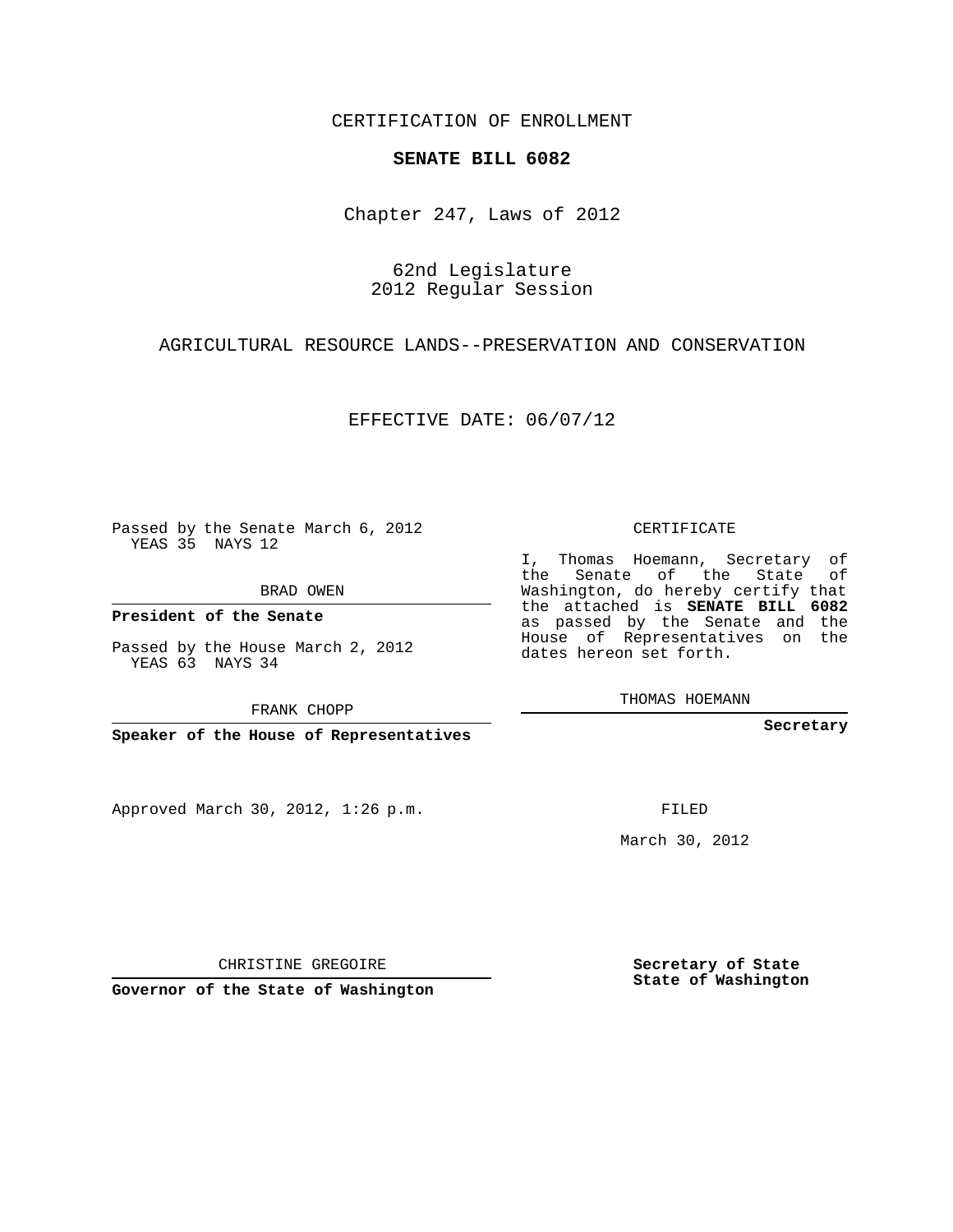# **SENATE BILL 6082** \_\_\_\_\_\_\_\_\_\_\_\_\_\_\_\_\_\_\_\_\_\_\_\_\_\_\_\_\_\_\_\_\_\_\_\_\_\_\_\_\_\_\_\_\_

\_\_\_\_\_\_\_\_\_\_\_\_\_\_\_\_\_\_\_\_\_\_\_\_\_\_\_\_\_\_\_\_\_\_\_\_\_\_\_\_\_\_\_\_\_

### AS AMENDED BY THE HOUSE

Passed Legislature - 2012 Regular Session

## **State of Washington 62nd Legislature 2012 Regular Session**

**By** Senators Haugen, Swecker, Hatfield, King, Ericksen, Honeyford, Shin, and Parlette

Read first time 01/11/12. Referred to Committee on Agriculture, Water & Rural Economic Development.

 AN ACT Relating to the preservation and conservation of agricultural resource lands; and adding a new section to chapter 43.21C RCW.

BE IT ENACTED BY THE LEGISLATURE OF THE STATE OF WASHINGTON:

 NEW SECTION. **Sec. 1.** A new section is added to chapter 43.21C RCW to read as follows:

 (1) The legislature finds the state's farm and range lands are a unique natural resource that provide for the production of food, fiber, alternative fuels, and other products necessary for the continued welfare of people locally, nationally, and globally. Each year, a significant amount of the state's agricultural land is irrevocably converted from actual or potential agricultural use to nonagricultural use. The continued decrease in the state's agricultural resource land base is threatening the ability of the agricultural industry to produce safe and affordable agricultural products in sufficient quantities to meet our current and future local, regional, and national food and fiber needs, as well as the demands of our export markets.

 (2) The program and project actions of state agencies, local governments, and persons, in many cases, inadvertently result in the